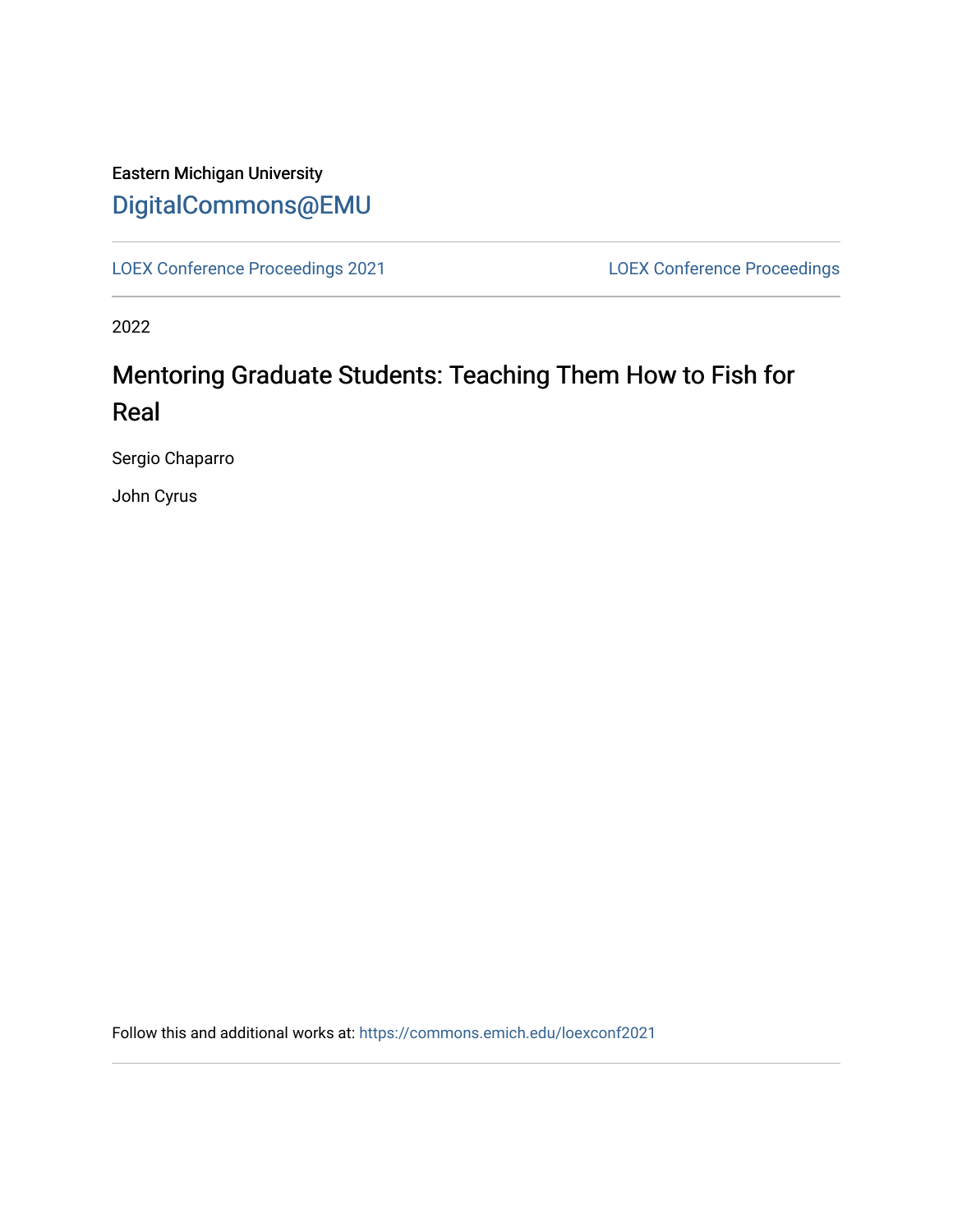# **MENTORING GRADUATE STUDENTS: TEACHING THEM HOW TO FISH FOR REAL**

### **SERGIO CHAPARRO AND JOHN CYRUS**

#### **LITERATURE REVIEW**

Graduate students represent an important part of academic libraries' users and potential users. The National Center of Education Statistics (NCES) reported 833,707 masters and 187,568 doctoral students for 2018-2019 in the USA. There has also been a steady increase in the number of graduate students enrolled in certificates at the graduate level. The research for this paper examined the available literature on graduate students (GS) and information literacy (IL). It seems clear that research is growing but not at the expected rate (Fleming-May  $&$  Yuro, 2009). There is some consensus in the literature, however, about several factors that pertain to the information literacy and seeking behavior of graduate students. A few assumptions about graduate students' information literacy must be debunked and they are highly relevant for this paper. There is a tendency to believe that GS know how to search for information and use library resources efficiently, which does not seem to be the case for the majority of them (Chu & Law, 2007; Gibbs et al., 2012; Mahmod, 2016; Monroe-Gulick & Petr, 2012). Mahmod (2016) and Al-Muomen (2012) also identified a great deal of overconfidence regarding searching skills on the part of graduate students. Kayongo and Helm (2010) and Gibbs (2012) suggested that even though graduate students may consider library services as extremely important, they—for the most part—had very limited contact with liaison librarians or were simply unaware of their role and existence. Even more, reluctance by the graduate student to contact the librarian seems to occur because of concerns over appearing inadequate, anxiety, or feeling that it is not the job of the librarian to do their job (Fleming-May & Yuro, 2009; Sadler & Given, 2007). Catalano (2013) and Chu and Law (2007) shared a lot of similar conclusions in their literature reviews: library instruction that addresses graduate students is absolutely necessary because GS may not carry the information literacy and searching skills we assume they do. Disciplinary differences may occur and we may also need to plan specific information literacy instruction and curriculum for masters and doctoral or Ph.D. students separately. In addition, graduate students tend to consult their professors first regarding their information needs, even though Fleming-May and Yuro (2009) suggested that faculty's information literacy guidance and skills may be very limited, thus complicating the information literacy problem. Sloan and McPhee (2013) found that fellow students are also important sources of information literacy advice but warned about those graduate students who may feel isolated at bigger programs and unable to connect with peers (p.8). This leaves the graduate students coping with various strategies for information literacy needs and increasing their levels of stress and anxiety which in turn affect their information searching success (Kuhlthau, 1998; Mellon, 1986). Relevant for this research and the role of the liaison as a mentor is the fact that Sadler and Given (2007) demonstrated that that "personal contact with librarians is an effective communication tool, possibly the most effective tool the academic library has at its disposal" (p.135).

It was important for this research to identify some assumptions about graduate students' information literacy skills, their perceptions of self-efficacy, the faculty competence at online searching, and the graduate students' awareness of the role of the liaison or librarian. Perhaps it is time to understand that academic libraries need to build spaces and infrastructures for "graduate students literacies" that provide a more holistic approach to their information needs, where the liaison could be even more effective (McDaniel, 2018). A graduate study room is not enough. Information literacy programs and peer to peer counseling, intervention and dialogue spaces seem to be much needed. In addition, it is time perhaps to bring these issues into effective library education in order to maximize the outreach impact of future academic librarians. Clarifying misconceptions about graduate students' information searching skills and the support of their ecosystems would better target the resource-intensive academic library services.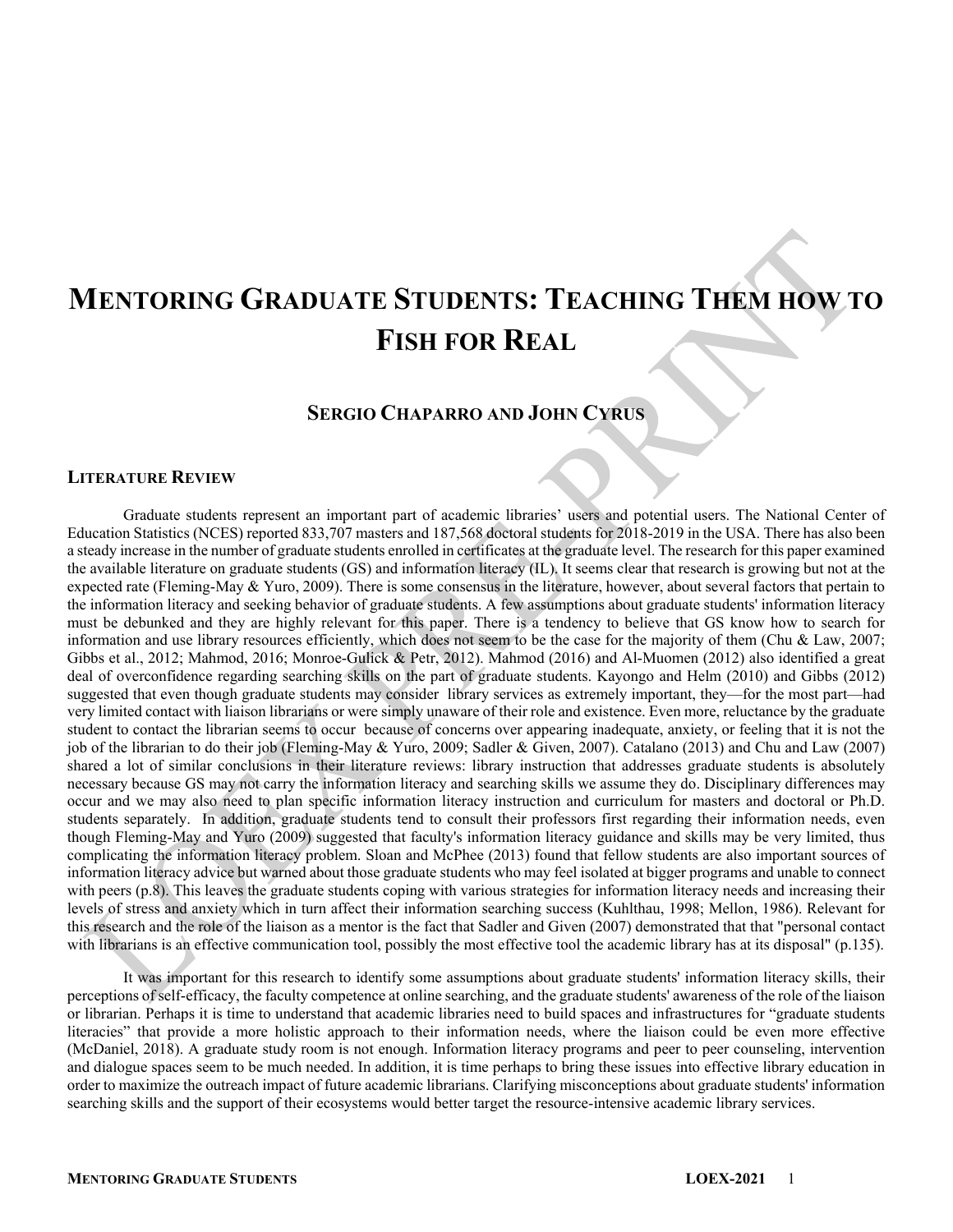A major function of graduate school at the masters and doctoral levels is the formation of professional identity. Despite the significance of the phase of academic development, graduate students often struggle to simultaneously build the knowledge and skills required in their future profession and construct this professional identity. Additionally, these identities and the norms of the profession may be based on idealized versions of researchers and faculty in the field with little basis in reality (Hall & Burns, 2009). Research on the formation of these professional identities describes a *development network* cultivated by graduate students to advance their work and career. However, the network also shapes their professional identity (Baker & Lattuca, 2010). While the majority of the developmental networks of graduate students are comprised of peers and faculty, other members come from outside of these traditional areas. Extending out to family and friends, these external members of the network influence the development of professional identity in ways similar to those of the core academic relationships (Sweitzer, 2009). While there is little research to demonstrate such as role, studies in the library and information science literature do point to a potential for librarians to act in a mentorship capacity with graduate students (Baruzzi & Calcagno, 2015; Caravello, 2007). While research is needed to describe the extent to which librarians function within the developmental networks of graduate students and serve in a mentoring or coaching capacity, there is little doubt that interactions between librarians and graduate students are complex and multifaceted. Additionally, when it comes to these interactions, it may also be helpful to briefly examine definitions and roles associated with mentoring. Kram (1983) delineated both phases and roles associated with mentorship, such as the idea that mentorship is composed of two functions: those that serve to enhance careers and those that serve a psychosocial function. Roles that served the goal of career enhancement included granting exposure and visibility to mentees, providing coaching, and identifying challenging opportunities. Psychosocial functions addressed by mentoring included role modeling behavior, providing counseling, and in some cases friendship (Kram, 1983). While these specific functions of mentorship are useful in envisioning or contextualizing the benefits of these relationships to graduate students, recent research has sought to distinguish between types of assistance offered by the various members of a particular developmental network. Specifically, Marcdante and Simpson (2018) distinguish between advising, coaching, coaching with wisdom, and mentoring. Most important for our discussion is the difference between coaching (a time-limited relationship whose goal is to assist the learner in accomplishing or acquiring a task or skill) and mentoring (a long-term relationship focused on career development and socialization within a field). The in between form of guidance, coaching with wisdom, is a distinct mixture of coaching and mentoring where the relationship is time-limited and focused on a task or skill that is contextualized by the field of study (Marcdante & Simpson, 2018). In many ways, the concept of a task- or skill-focused relationship placed within the student's field of study mirrors the traditional mode of consultations with a subject-specific librarian.

#### **THE AFFECTIVE CONTEXT OF GRADUATE STUDENT RESEARCH**

The role of affective and emotional factors in their information seeking behavior and the existence of library anxiety among graduate students is verified by the literature, as it is the variety of strategies they use to cope with information challenges, such as information overload, time, difficulties building effective searches, and time constraints that limit their ability to perform research (Catalano, 2012). Graduate students live under a continuous state of stress. They have deadlines, advisors, an important group of them work part-time or full time or have TA duties, and in some cases are the first line of library information literacy in the classroom. By this, we mean they build, convey and disseminate information literacy tools and dexterities back to their classrooms and faculty advisors.

We observed a great deal of them approaching us and being vocal about their stresses. These affective and emotional factors remind us to take a more holistic approach towards mentorship—for example, offering spaces for dialogue about their concerns regarding online searching, and their self-perceptions and efficacy. Therefore, graduate students do face important information literacy challenges. This situation becomes more complex as we understand that they are part of an actual research ecosystem composed of different actors, contexts, and constructs (Urquhart & Rowley, 2007). Graduate students do not exist in a vacuum, especially those at the Doctoral level who are embedded at research oriented institutions under complex ecosystems.

#### **TEACHING GRADUATE STUDENTS HOW TO FISH FOR REAL**

Teaching GS how "to fish for real" should involve also paying close attention to the affective factors that affect their perceptions of the library information tools. In the course of our experience as liaisons we have identified several instances of "imposter syndrome", low self-efficacy, and reluctance to ask others (e.g., the advisor or the teacher). In addition, teaching them how to fish for real requires to move beyond the traditional consultation, but instead walking with the GS through the research process, speaking interdisciplinarity, which shapes most research nowadays (O'Connor & Newby, 2011), promoting constant communication and lifelong learning.

Mentoring graduate students and teaching them to fish for real are two connected strategies that we believe are conducive to student success and impactful library outreach. To educate graduate students on how to fish for real should involve, among other things, to teach for lifelong learning. As academic librarians and liaisons at VCU Libraries, we faced a very important amount of

 $\mathcal{L}$  . The set of  $\mathcal{L}$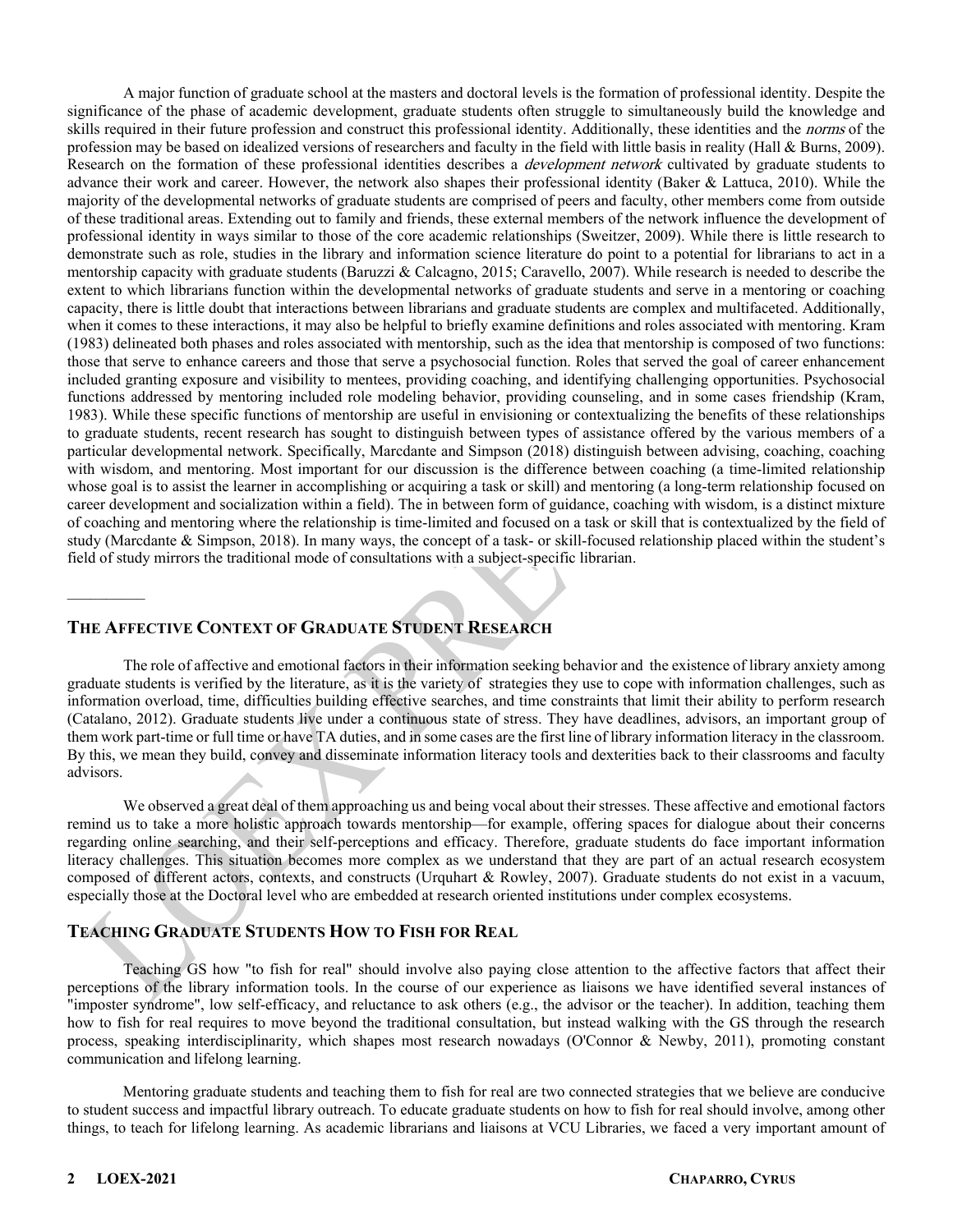graduate student interactions in the behavioral, social, and health sciences. A good portion of those engaging interactions and consultations have prompted our interest in educating for lifelong learning, especially in the context of a research university. Those interactions have also shaped our skills and teaching styles dramatically, making us more aware about teaching for the (graduate students') future. Our information literacy instruction, teaching, and mentorship, may have a lasting and positive effect in their academic and professional futures. We believe that it is also our task to mentor or to advise those graduate students for the future so they can fish for themselves when the situation arises, and educate others about how to fish. If we want to educate for lifelong learning, we need to connect what we do in the classroom context to what future research the student might be interested in. Databases transform and evolve, research tools and paradigms like Systematic Literature Reviews may change, searching options get refined or simply disappear, research themes within disciplines may shift and data may replace text, the field's culture may abruptly get transformed—these are some aspects that need to be carefully explained and instructed for lifelong learning.

Librarians and liaisons interested in teaching graduate students how to fish for real would make effective and efficient use of mentorship as a form of establishing a more consistent contact and connection system between the library and the graduate student. In addition, teaching them to fish for real requires the librarian to mentor by addressing the user in a holistic way. This involves paying attention to their learning styles, emotional maturity regarding the research task, and verifying through consultations and interactions their self-described information literacy skills. It also requires a constant dialogue that enhances the quality of the interaction. This in turn would solve the inherent initial anxiety of contacting the liaison/librarian and facing the interaction which usually triangulates between librarian, student/researcher, and faculty member. Mentorship does not come without challenges: we believe that knowing when to intervene is one of them. The timing is critical for the future course of the interaction since becoming intrusive can also affect the relationship between the graduate student and the advisor. This is where our expertise and intuition educating graduate students would come very handy and useful. It informs and sets up efficient boundaries for our zones of intervention.

#### **SUGGESTED MENTORING TOOLS AND TECHNIQUES**

Mentoring should offer graduate students tools for self-learning at their own pace. We suggest paying attention to tutorials for educating on the query. The usefulness of this approach is made more evident by the online learning environments pushed by the COVID-19 pandemic. We found that a great deal of students were asking for materials that could "teach them on their own" and facilitate their exposure to complex query building or examination of database details. We believe our experiences regarding this tendency to self-education in information literacy could be transferable. Current software makes it possible to create more self-paced online learning tools that could facilitate the librarian's graduate student mentorship. Those tools, targeted specifically to user needs should address some of the literature's assumptions about graduate students' searching and researching skills, pay attention to the affective factors of the search for information, and among other things, connect and reconnect the graduate student to the library. Connecting more closely to the faculty, advisors, and researchers close to the graduate students is a must (Cowan & Eva, 2016; Moore & Singley, 2019). Spending time with the librarian is another necessary factor for the mentorship, necessary to teach them how to fish for real, since the librarian's personal touch is the most important communication tool for the library (Harkins et al., 2011; Sadler & Given, 2007).

#### **THE LIAISON'S BOUNDARIES AND LIMITATIONS**

Boundaries for our mentorship are connected fundamentally to our own subject expertise, the number of "flight hours" we have interacting with graduate students which in turn inform our intuition and teaching and mentorship styles. Second, our own time and schedules represent a major limiter, as academic librarians do a lot of other things aside from teaching and outreach. Third, we are constantly aware of being unobtrusive, we don't want to risk dialogue and we are fully aware and respectful of the the faculty zones of intervention. Finally, and perhaps one of the biggest lessons of the COVID-19 pandemic has been our recognition of the different educational and mentorship opportunities that the online vs. face-to-face context offer to our outreach. Our comfort zones for mentorship could be affected by these contexts; graduate students may also prefer mentorship only in certain contexts.

#### **THE EXPECTATIONS AND REALITY OF GRADUATE STUDENT – LIBRARIAN INTERACTIONS**

Understanding the possibilities of librarians as mentors and coaches for graduate students must begin with a discussion of the container where most of the interactions between librarians and graduate students occur, the research consultation. Graduate students approach the librarian in various stages of learning, experience, and preparation, as well as with varying assessments of their own skills in library research. Additionally, there are a significant number of intrinsic traits and extrinsic factors that students bring with them into the interaction with the librarian. Many of these are represented both in Kuhlthau's (1998) affective aspects and Urquhart and Rowley's (2007) ecosystem but most are not evident to the librarian upon first contact. Additionally, and specifically relating to the student's skills, comfort, and preparation, Heinström (2006) proposes patterns that students exhibit in how they search for information, ranging from exploratory to specific and from surface level nonstrategic exploration to deep and strategic searching.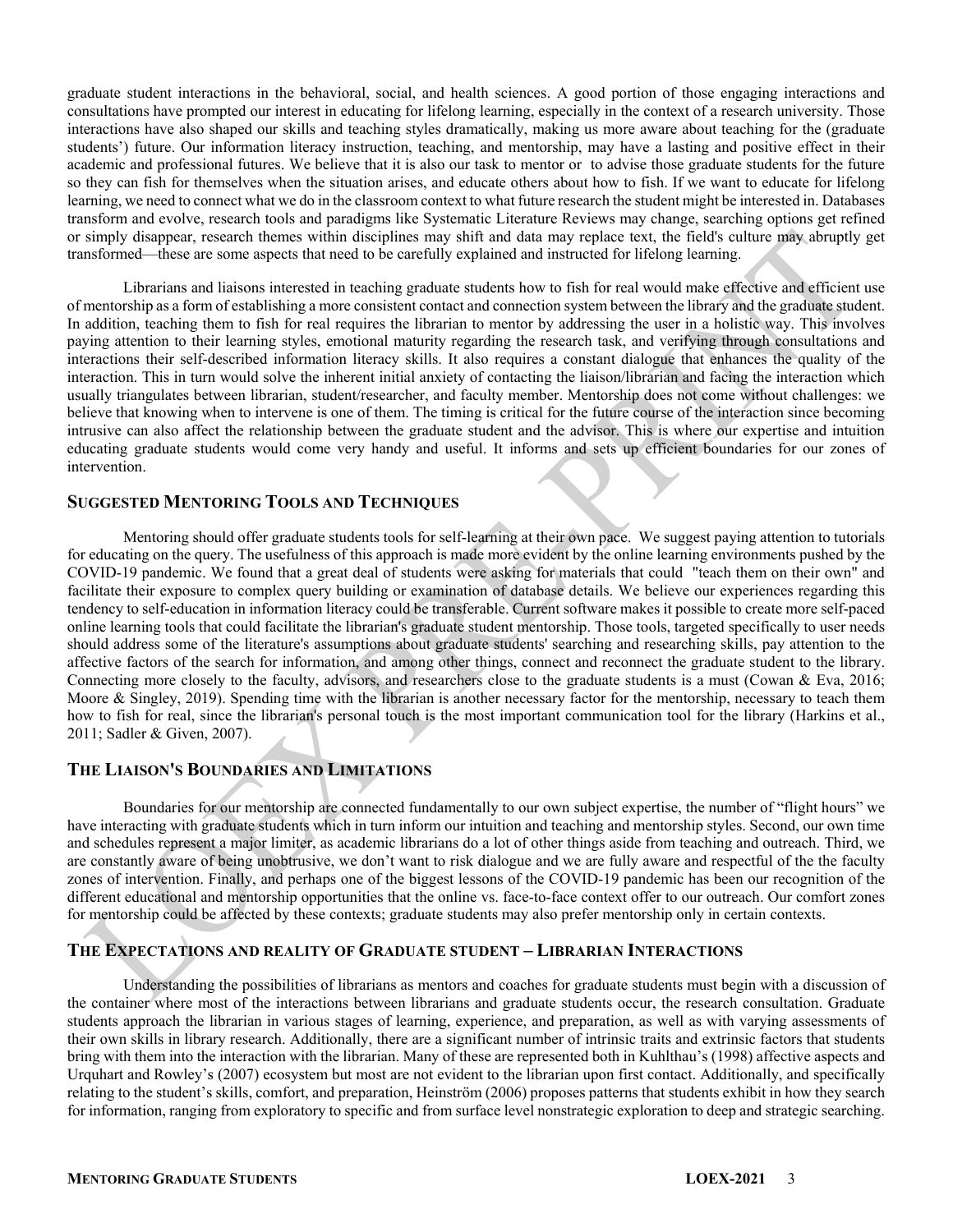The initial, and sometimes most difficult, job of the librarian is to understand where the student is in all of these aspects in order to provide the most efficient and effective help possible.

Aside from the student-related factors brought to an interaction, there are points of divergence that shape and alter the nature of the interaction between librarian and graduate student. These points push the consultation and the relationship in one direction or another and force the librarian to react and consider the form that assistance will take. Common points of divergence include the clarity and focus of the initial question presented by the student, whether the impetus for the consultation lies with the student or a faculty member, the amount of work put in prior to the interaction, the personality of the student, and constraints placed on the interaction such as time or student/faculty perception of library value. A point of divergence may be as simple as a student wanting to take ownership or leadership in a project where they have interest but little or no experience. This creates an entirely different dynamic from a situation in which a student is happy to cede control of the interaction to the librarian. It forces a definite coaching mindset onto the librarian, who may be responsible for working with the student as they learn and check their skills. Another point of divergence that drastically alters the relationship within the interaction is when leadership is ceded completely to the librarian. For instance, when a team of novices decides to pursue a complex project based on using and analyzing research literature, such as a systematic review, the librarian may assume the role of both expert and coach. This divergence extends the responsibility of the librarian beyond the role of expert searcher to coach on methodology and process, a role in which many may not be comfortable. Underpinning all of this, in the health sciences especially, is a culture of rapid accumulation of knowledge and acquisition of skills.

#### **LESSONS FROM THE HEALTH SCIENCES**

The health sciences as a learning environment has a number of distinct features, including but not limited to persistent exposure to research and the clinical setting. Functioning in a research-intensive environment means that students in the health sciences typically have more regular exposure to research as a process while the clinical setting entails constant adaptation to new knowledge and skills. There are a variety of models that have been used to train students in this setting over the years. The See One, Do One, Teach One paradigm is based on a pattern of demonstration, practice, and confirmation of mastery. The See One stage is characterized by expert walkthrough of a process or procedure wherein skills are broken down into simple component pieces. The Do One stage involves verbal and manual walkthrough by the learner demonstrating basic understanding. Finally, the Teach One stage is used to confirm mastery by having the learner assume the role of expert and pass their knowledge on to other students (Birnbaumer, 2011; Speirs, 2018). Another common framework for developing students in this setting are the dual concepts of selfdirected and self-regulated learning. Both are learner-controlled approaches to learning new information and skills (Gandomkar, 2018). Self-directed learning, however, is focused on the broader process of sustained learning over the course of a career (Loyens, 2008), whereas self-regulated learning is described as a process of planning, learning, assessment, and adjustment focused on a specific task (White, 2014). A final, more recent framework used to guide student development is that of the master adaptive learner. This conceptual framework is an extension of self-regulated learning that aims to assist learners in functioning in an environment where professionals must balance innovation and efficiency in problem solving, knowledge, and skill acquisition (Cutrer, 2017).

These concepts and models manifest in different ways, but they may go some way to explain why graduate students treat searching as a skill that is either relevant to their future career or not. While not all of the students in the health sciences follow this model, there is a tendency for interactions to take one of three paths: students see a useful skill to acquire and make plans (with the librarian) to learn and practice the skill, an in between path whereon the student observes the expert (librarian) perform the skill and begins to understand the complexity but does not seek mastery, or students (or faculty) recognize expertise that takes more time and energy to acquire than they can commit and turn to a transaction mindset instead of skill acquisition. Moving forward and drawing on the lessons from the models discussed above, librarians would benefit from developing models for working with graduate students on skills acquisition through resources, training, coaching, and assessment. In part, this means developing a better understanding of which support tools facilitate learning but also offering the appropriate level of assistance to help the student succeed and achieve independence / autonomy in use of skills.

### **TAKEAWAYS**

The most common role of the liaison librarian is that of a bridge, facilitating the interaction between student and faculty. However, we must remember that students do not exist in a vacuum. Instead, they bring with them complex aspects that must be accounted for by the librarian in order to both understand the situation and provide adequate support. We must also focus on teaching students to adapt first and foremost as things will change so that they can be successful in their future careers and not just on an individual project. Finally, we must embrace our interdisciplinary natures and look to other fields for best practices, theories, and methods based on our needs as teachers, collaborators, coaches, and mentors.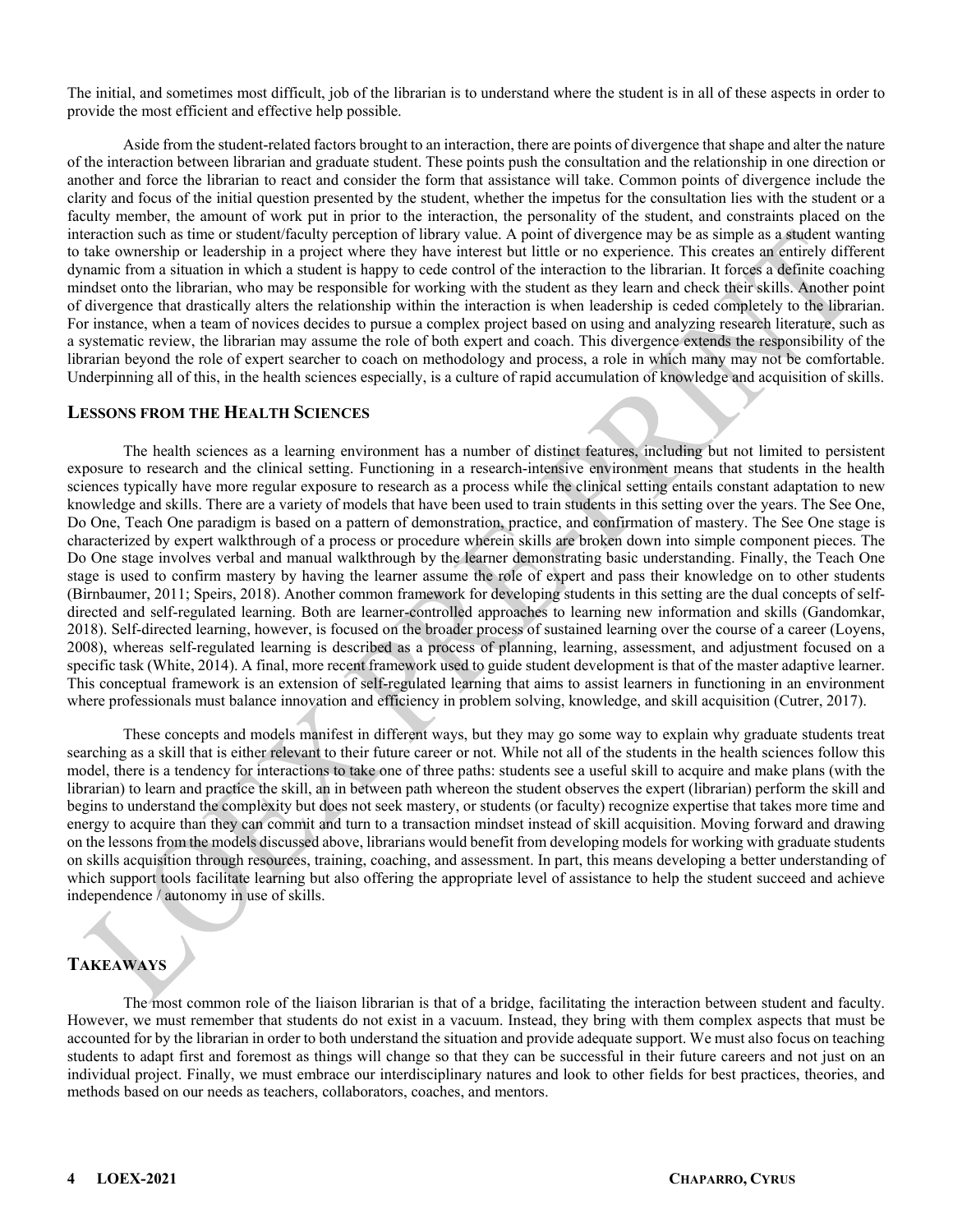#### **REFERENCES**

- Al-Muomen, N., Morris, A., & Maynard, S. (2012). Modelling information-seeking behaviour of graduate students at Kuwait university. Journal of Documentation, 68(4), 430-459.
- Anders Ericsson, K. (2008). Deliberate practice and acquisition of expert performance: A general overview. Academic Emergency Medicine, 15(11), 988–994.
- Baker, V. L., & Lattuca, L. R. (2010). Developmental networks and learning: Toward an interdisciplinary perspective on identity development during doctoral study. Studies in Higher Education, 35(7), 807–827.
- Birnbaumer, D. M. (2011). Teaching procedures: Improving "see one, do one, teach one." Canadian Journal of Emergency Medicine, 13(6), 390–394.
- Catalano, A. (2013). Patterns of graduate students' information seeking behavior: A meta-synthesis of the literature. Journal of Documentation, 69(2), 243-274. http://dx.doi.org.proxy.library.vcu.edu/10.1108/00220411311300066
- Chu, S. K.-W., & Law, N. (2007). Development of information search expertise: Postgraduates' knowledge of searching skills. Portal: Libraries & the Academy,  $(73)$ , 295-316.
- Cowan, S., & Eva, N. (2016). Changing our aim: Infiltrating faculty with information literacy. Communications in Information Literacy,  $10(2)$ , 163-177.
- Cutrer, W. B., Miller, B., Pusic, M. V., Mejicano, G., Mangrulkar, R. S., Gruppen, L. D., Hawkins, R. E., Skochelak, S. E., & Moore, D. E. (2017). Fostering the development of master adaptive learners: A Conceptual model to guide skill acquisition in medical education. Academic Medicine: Journal of the Association of American Medical Colleges, 92(1), 70–75.<https://doi.org/10.1097/ACM.0000000000001323>
- Fleming-May, R., & Yuro, L. (2009). From student to scholar: The academic library and social sciences PhD students' transformation. Portal: Libraries & the Academy, 9(2), 199-221.
- Foster, A. (2004). A nonlinear model of information-seeking behavior. Journal of the American Society for Information Science & Technology, 55(3), 228–237.
- Gandomkar, R., & Sandars, J. (2018). Clearing the confusion about self-directed learning and self-regulated learning. *Medical* Teacher,  $40(8)$ ,  $862-863$ .
- Gibbs, D., Boettcher, J., Hollingsworth, J., & Slania, H. (2012). Assessing the research needs of graduate students at Georgetown university. The Journal of Academic Librarianship, 38(5), 268-276.
- Hall, L., & Burns, L. (2009). Identity development and mentoring in doctoral education. Harvard Educational Review, 79(1), 49– 70.
- Harkins, M., Rodrigues, D., & Orlov, S. (2011). "Where to start?": Considerations for faculty and librarians in delivering information literacy instruction for graduate students. Practical Academic Librarianship: The International journal of the SLA Academic Division, 1(1), 28-50.
- Harrington, M. R. (2009) Information literacy and research-intensive graduate students: Enhancing the role of research librarians. Behavioral & Social Sciences Librarian, 28(4), 179-201, DOI: 10.1080/01639260903272778
- Heinström, J. (2005). Fast surfing, broad scanning and deep diving: The influence of personality and study approach on students' information-seeking behavior. Journal of Documentation, 61(2), 228–247.
- Heinström, J. (2006). Broad exploration or precise specificity: Two basic information seeking patterns among students. Journal of the American Society for Information Science and Technology, 57(11), 1440–1450.